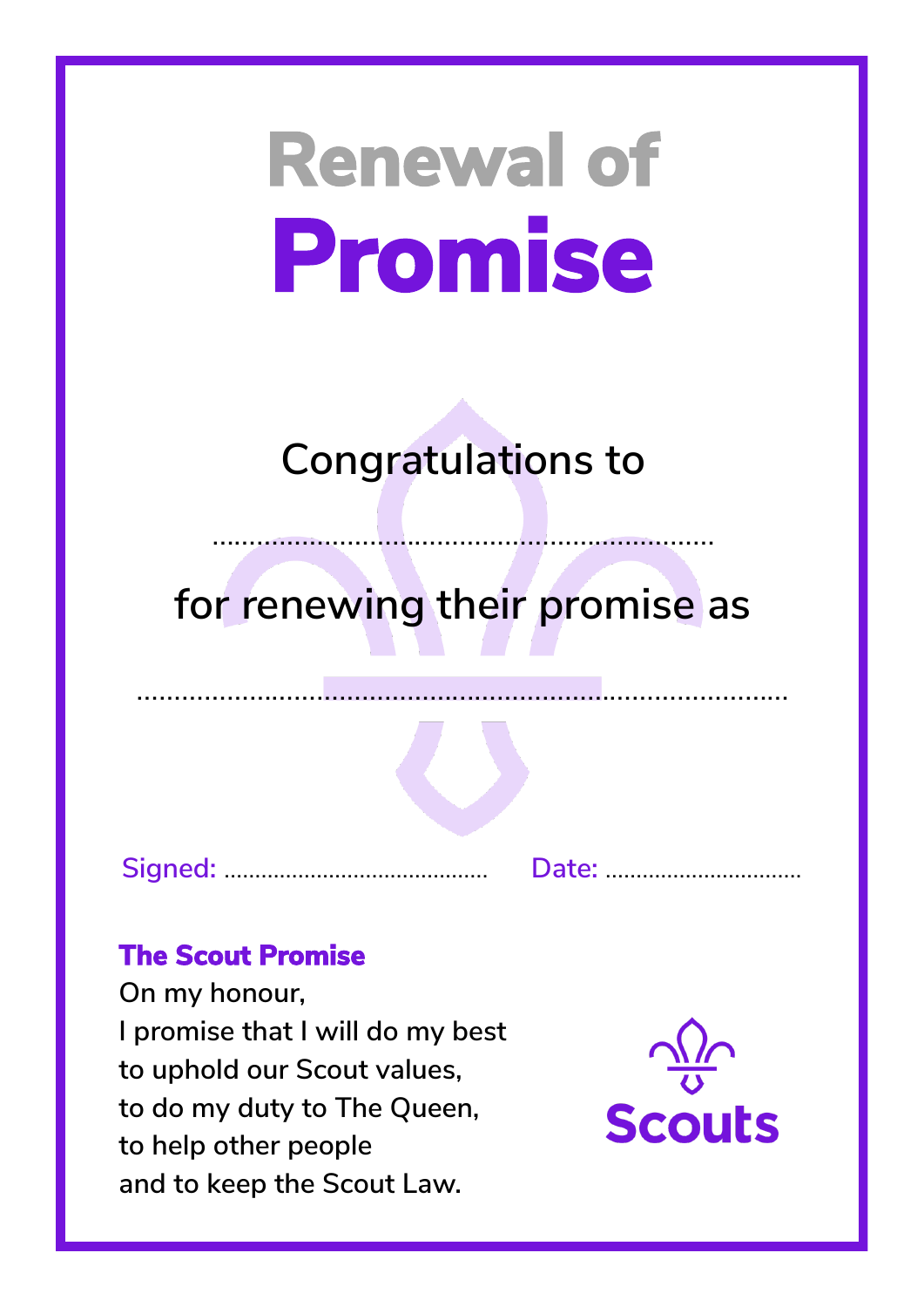**Congratulations to**

### **for renewing their promise as**

……………………………………………….…………

**Signed:** ……………...……………………. **Date:** …………………....…….

……………………………………...……………………………………

### **The Scout Promise**

**On my honour, I promise that I will do my best to do my duty to God and to The Queen, to help other people and to keep the Scout Law.**

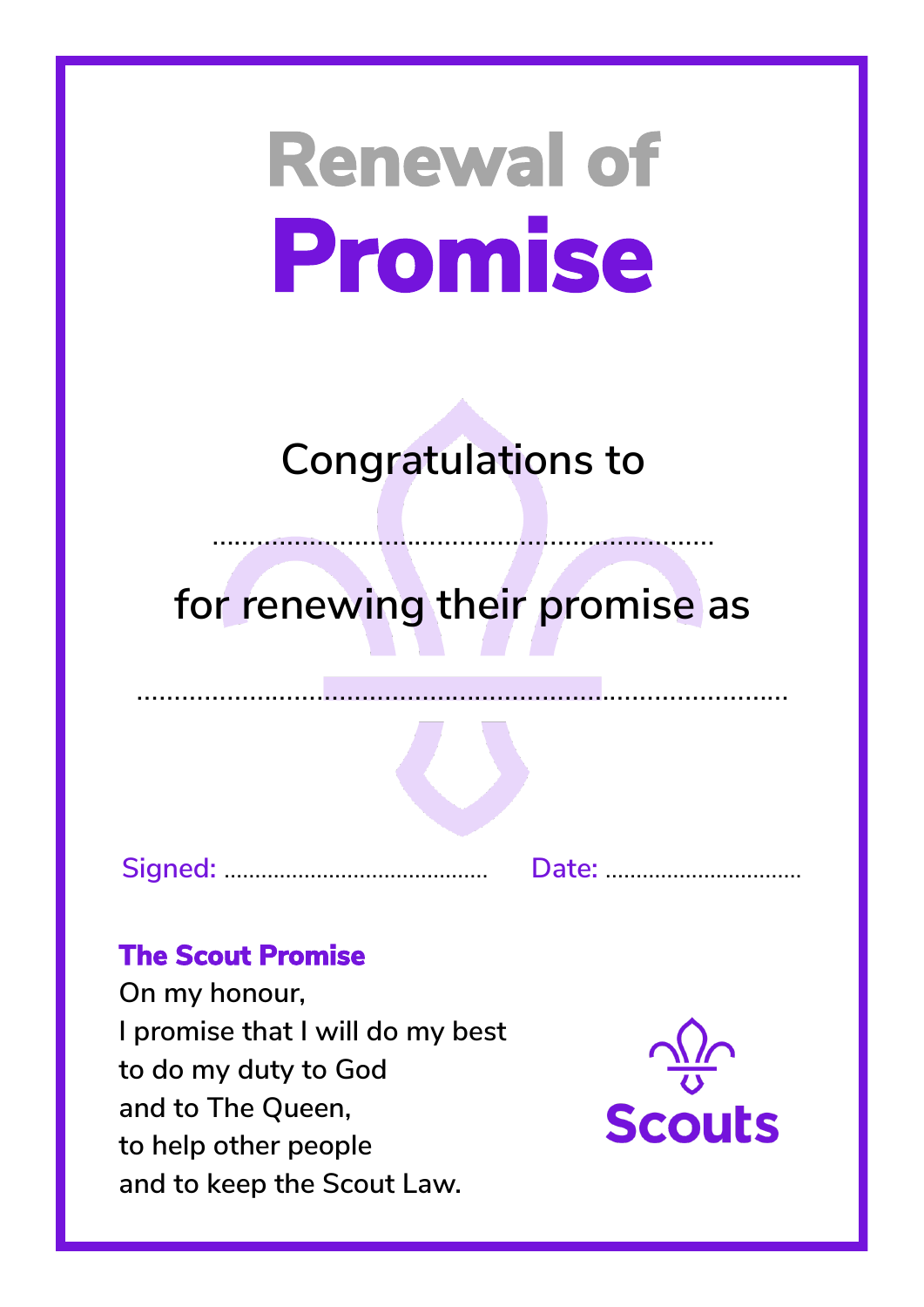**Congratulations to**

### **for renewing their promise as**

……………………………………………….…………

**Signed:** ……………...……………………. **Date:** …………………....…….

……………………………………...……………………………………

### **The Scout Promise**

**On my honour, I promise that I will do my best to do my duty to Allah and to The Queen, to help other people and to keep the Scout Law.**

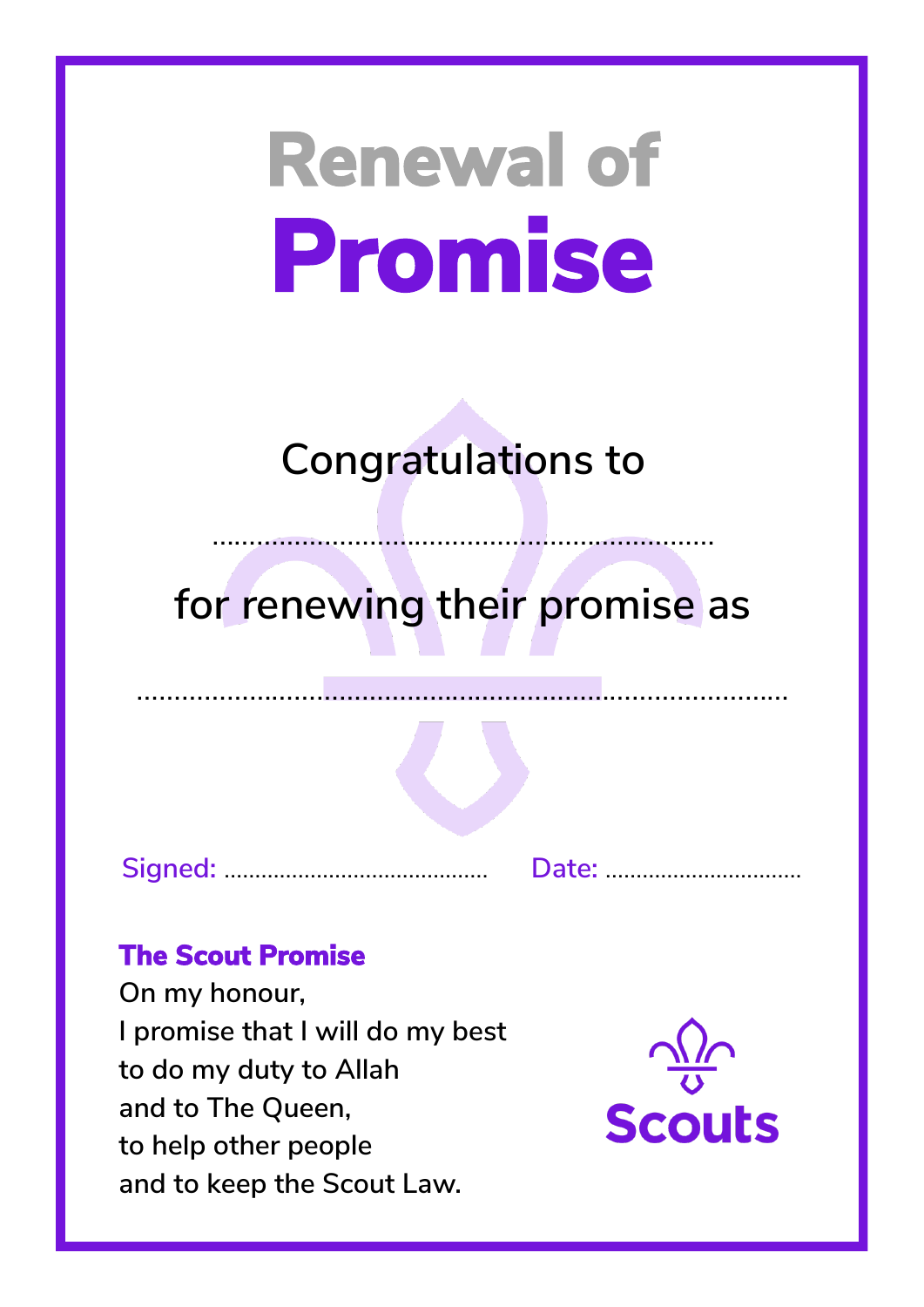**Congratulations to**

### **for renewing their promise as**

……………………………………...……………………………………

……………………………………………….…………

**Signed:** ……………...……………………. **Date:** …………………....…….

### **The Scout Promise**

**In the name of Allah, the most beneficent and the most merciful, I promise that I will do my best to do my duty to Allah and to The Queen, to help other people and to keep the Scout Law.**

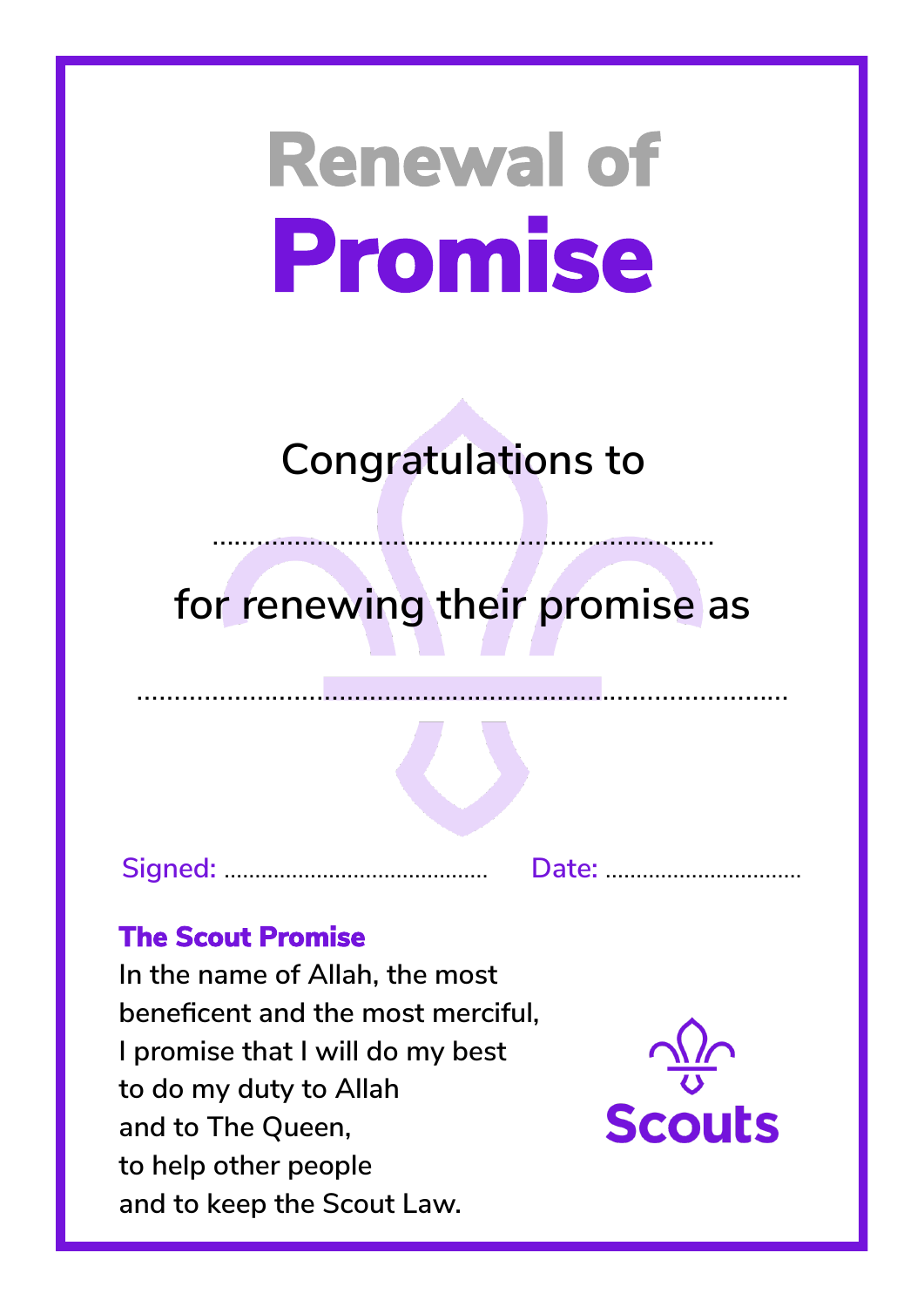**Congratulations to**

## **for renewing their promise as**

……………………………………………….…………

**Signed:** ……………...……………………. **Date:** …………………....…….

……………………………………...……………………………………

### **The Scout Promise**

**On my honour, I promise that I will do my best to do my duty to Waheguru and to The Queen, to help other people and to keep the Scout Law.**

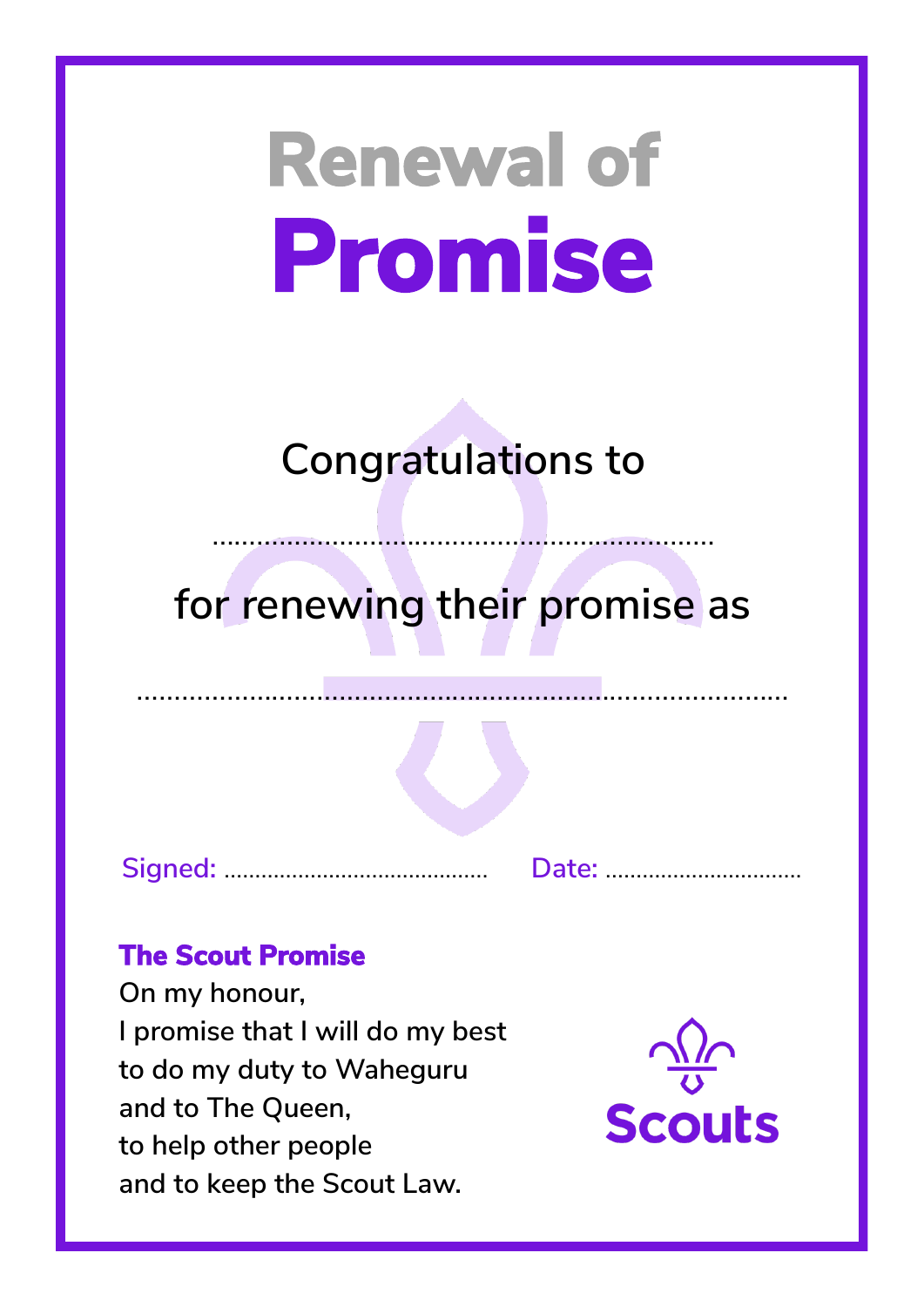**Congratulations to**

### **for renewing their promise as**

……………………………………………….…………

**Signed:** ……………...……………………. **Date:** …………………....…….

……………………………………...……………………………………

### **The Scout Promise**

**On my honour, I promise that I will do my best to do my duty to my dharma and to the Queen, to help other people and to keep the Scout Law.**